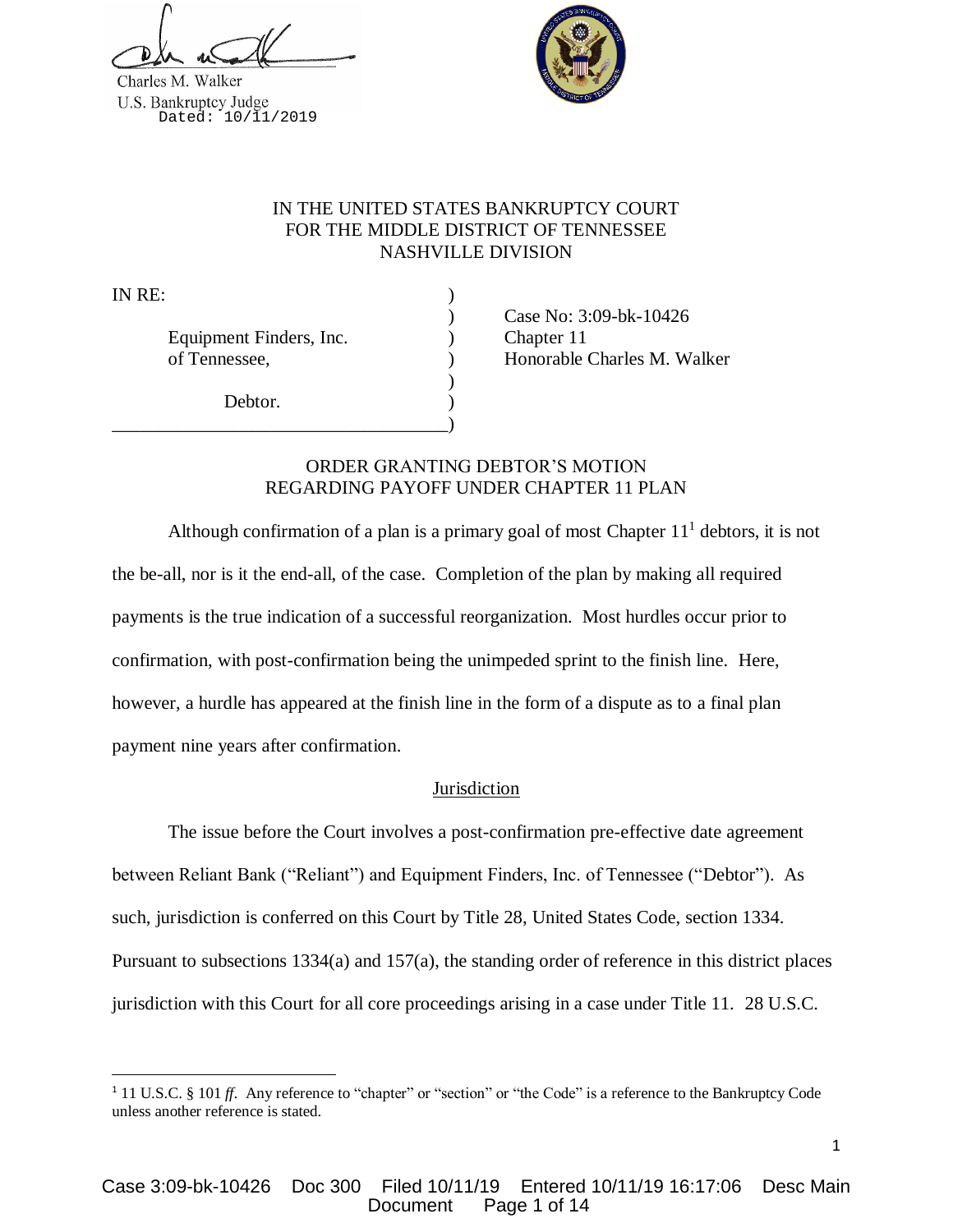§ 157(b). Further, the Code provides the authority for this Court to enforce § 1141 through § 1142(b). <sup>2</sup> Moreover, Bankruptcy Courts have the power to interpret their own orders. *See Travelers Indem. Co. v. Bailey*, 557 U.S. 137, 146, 129 S. Ct. 2195, 174 L. Ed. 2d 99 (2009). A confirmed plan is considered to be an order of the bankruptcy court giving it the power to interpret such a plan. *Harper v. Oversight Committee (In re Conco, Inc)*. 855 F.3d 703 (6<sup>th</sup> Cir. 2017) citing *Terex Corp. v. Metropolitan Life Ins. Co. (In re Terex Corp.)*, 984 F.2d 170, 172 (6<sup>th</sup> Cir. 1993), *Official Committee of Unsecured Creditors v. Dow Corning Corp. (In re Dow Corning Corp.)*, 456 F.3d 668, 675-76 (6th Cir. 2006). "Even those courts which view postconfirmation jurisdiction more restrictively agree that subject matter jurisdiction continues if it "bear[s] on the interpretation or execution of the debtor's plan." *Lefkovtiz v. Michigan Trucking, LLC (In re Gainey Corp.),* 447 B.R. 807, 814 (Bankr. W.D. Mich. 2011), *aff'd*, 481 B.R. 264 (B.A.P. 6th Cir. 2012), citing *Bank of La. v. Craig's Stores of Texas, Inc*. (*In re Craig's Stores of Texas, Inc.*), 266 F.3d 388, 391 (5th Cir. 2001).

## Background

The Debtor filed for relief under Chapter 11 on September 11, 2009. The Court entered an Order confirming the *Amended and Restated Plan of Reorganization* ("Plan") on October 13, 2010. On November 18, 2010, the Debtor executed a promissory note ("Note") that evidenced the Debtor's obligations to Reliant as set forth in the Plan. From 2010 to 2018, the Debtor made monthly payments of \$27,464.35 to Reliant as called for in the Plan. When the Debtor requested a payoff for the final payment, Reliant responded that in addition to the final monthly payment of \$27,464.35, an additional \$41,196.30 was past due representing late charges accrued over the

 $\overline{\phantom{a}}$ 

<sup>&</sup>lt;sup>2</sup> "The court may direct the debtor and any other necessary party  $\dots$  to perform any other act  $\dots$  that is necessary for the consummation of the plan." 11 U.S.C. § 1142(b).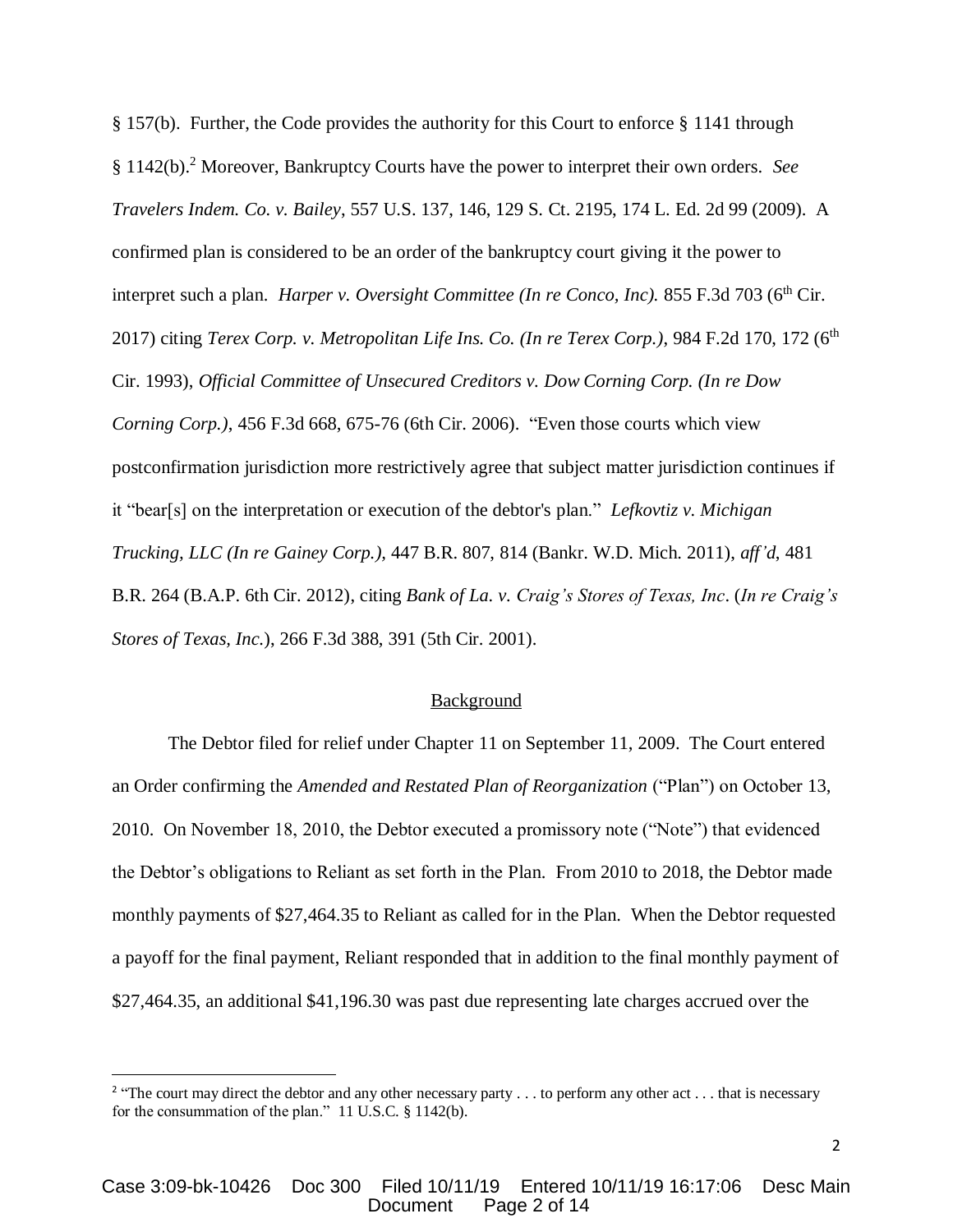past nine years. The Debtor challenged the late charges resulting in the *Debtor's Motion for* 

*Determination of Payoff of Class 11 Claim of Reliant Bank Under Debtor's Plan of* 

*Reorganization* (ECF 283), placing this issue before this Court: Does the Note evidence a new

agreement between the Debtor and Reliant such that the payment terms of the Plan are modified

to include payment of late fees to Reliant, or is the Note an "existing finance agreement" under

the Plan and therefore, deemed modified to conform to the Plan upon the Effective Date?

The pertinent terms of the plan are as follows:

- a) The effective date of the plan was December 1, 2019 ("Effective Date");
- b) Reliant is a Class 11 claimant to be paid in fixed monthly installments in the amount of \$27, 464.35 with interest at the prime rate of 2%;
- c) Distribution payments were to begin on January 5, 2011 and continuing until Reliant's claim is paid in full;
- d) Any terms of the existing finance documents evidencing an Allowed Claim<sup>3</sup> which may conflict with the terms of the Plan shall be deemed modified by the terms of the Plan.

The Note listed 16 previous loan agreements between the Debtor and Reliant comprising

the Class 11 claim as identified in the Plan and totaling \$2,568,242.9. The Note provided, in

relevant part:

 $\overline{\phantom{a}}$ 

The foregoing instruments are amended, restated and consolidated pursuant to Borrower's confirmed plan of reorganization . . . . Capitalized terms used but not defined herein shall have the meanings set forth in the plan.

*Reliant Bank's Response to Debtor's Motion to Determine Payoff.* ECF 290 – Ex. B, p.1.

**4. Payment Schedule**. All payments received hereunder shall be applied first to the payment of any expense or charges payable hereunder or under any other loan documents executed in connection with this Note (such other documents referred to collectively as the "Loan Documents"), then to interest due and

<sup>&</sup>lt;sup>3</sup> Pursuant to Section 2.02 of the Plan: ""Allowed Claim' shall mean a Claim that is evidenced by a proof of claim that has been filed under §501 or deemed filed under §1111(a), and any timely filed objection has been resolved by a final non-appealable order. The Debtor shall have until the Effective Date of the Plan to object to any proof of claim filed by a Creditor. The amount of any Claim shall be reduced by any post-petition payments made to the Creditor prior to the Effective Date of the Plan. As used herein, Claim shall include claims against property of the estate that may be allowed as secured under §506 of the Code."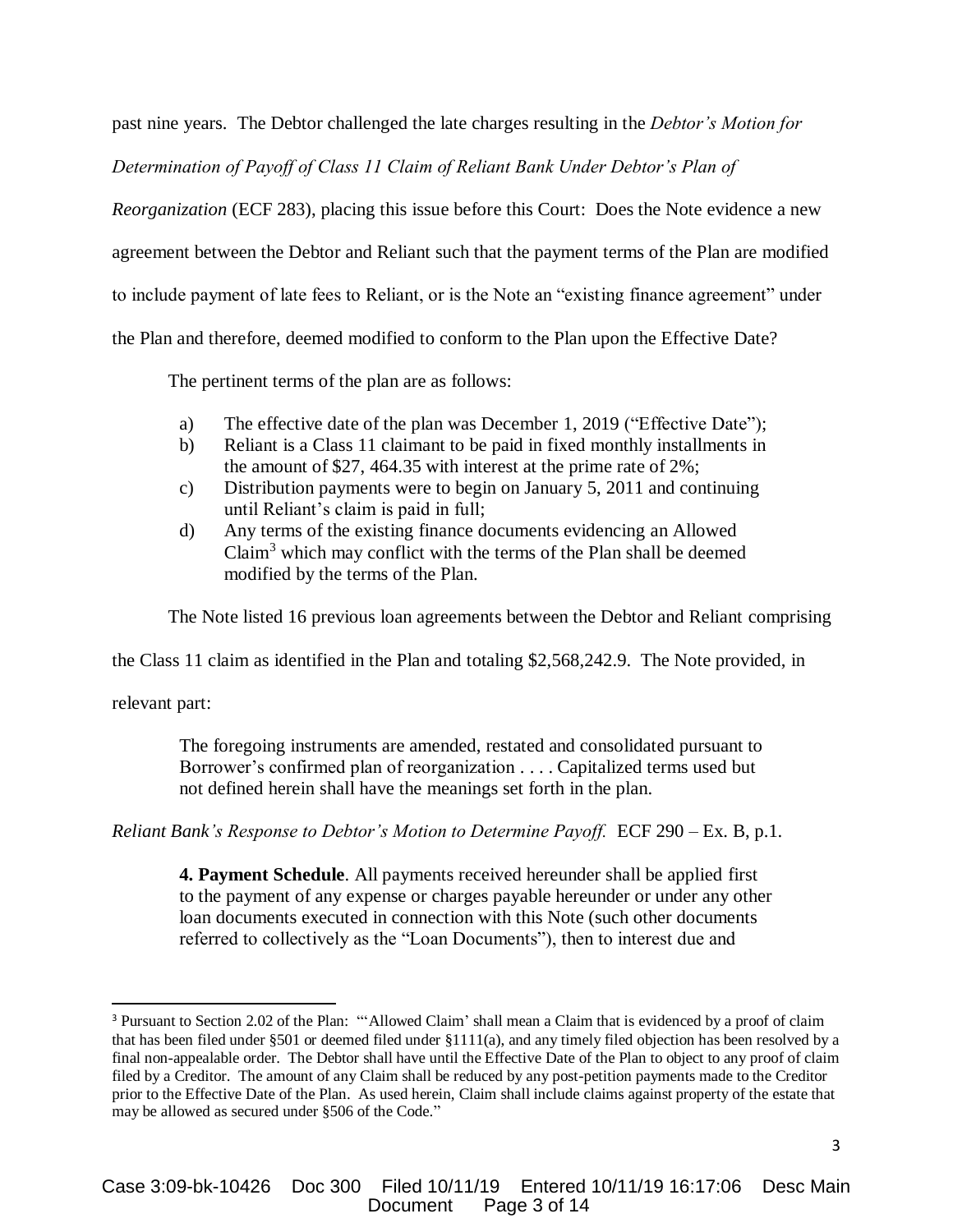payable, with the balance applied to principal, or in such other order as Lender shall determine at its option.

**Fixed Principal and Interest**. Principal and interest shall be paid in consecutive equal installments of \$27,464.35, payable monthly, commencing on the fifth day of the first month following the Effective Date of the Plan, and continuing on the same day of each successive month thereafter, until all principal and interest due hereunder has been repaid. Once repaid, amounts borrowed hereunder may not be reborrowed. If, on any payment date, accrued interest exceeds the installment amount set forth above, Borrower will also pay such excess as and when filled.

*Id.* at p. 2.

**7. Delinquency Charge**. To the extent permitted by law, Lender may impost a delinquency charge of up to file percent (5%) or any payment that is more than fifteen days late.

*Id*. at p.3*.*

**14. Controlling Document**. To the extent that this Note conflicts with or is in any way incompatible with any other document related specifically to the loan evidenced by this Note, this Note shall control over any other such document, and if this Note does not address an issue, then each other such document shall control to the extent it deals most specifically with that issue.

*Id.* at p. 4*.*

# The Debtor's Position

The Debtor asserts that the Note was signed as an accommodation to Reliant and served

to memorialize and consolidate all sixteen (16) loans covered under the Plan into one document

for Reliant's records and was not intended to modify the Plan by providing additional terms, *i.e.*

late charges. The Debtor makes several points supporting this position:

- 1) Reliant did not attempt to collect any late charges over the nine-year Plan payment period.
- 2) Reliant raised no issue with payments during the nine years it accepted payments according to the Plan terms.
- 3) The Debtor entered into several agreements with other similarly situated creditors simply to accommodate those creditors' accounting systems.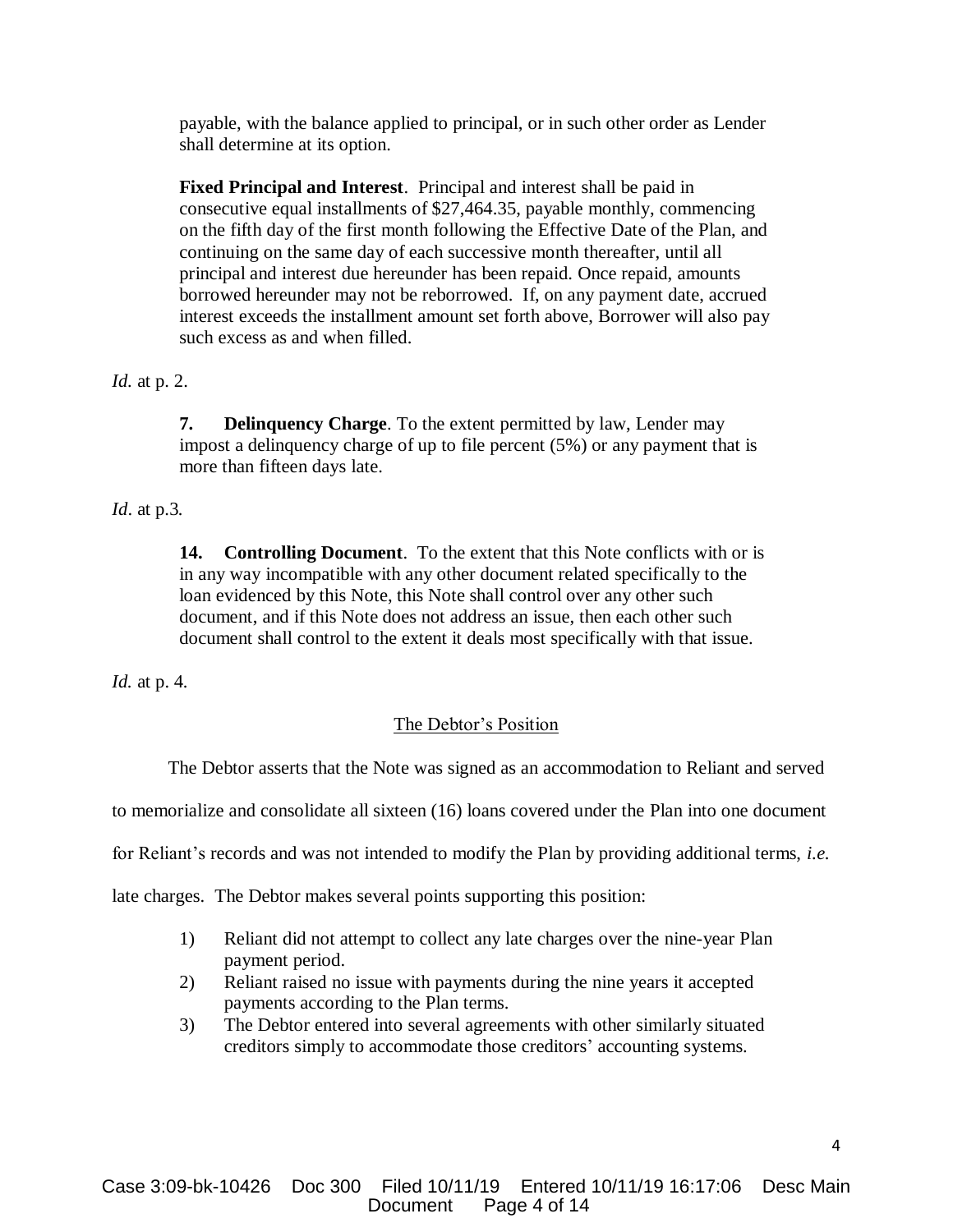- 4) Reliant never objected to the Plan or the terms of the Plan applicable to Reliant as a Class 11 creditor, and those terms did not provide for late charges.
- 5) The Plan contains provisions regarding any Plan defaults when payments were not tendered according to the Plan, and Reliant did not seek to enforce those provisions.

Scott Hatcher, the Debtor's Owner and President, testified at the hearing that after confirmation of the Plan, he received a call from John Wilson, Executive Vice President of Reliant. Mr. Hatcher knew Mr. Wilson because he was his contact in banking relations with Reliant. Mr. Wilson requested that the 16 notes Reliant held, and that constituted Reliant's claim, be consolidated into one Class 11 note for Reliant's banking records and maintenance of the account. This is the Note executed on November 18, 2010. Mr. Hatcher stated that it was his understanding the Note was an accommodation to Reliant which he gladly made in order to maintain good relations with the bank. He testified that the Note carried the same interest rate as the Plan and that he understood it to be a memorialization of the Plan terms for Reliant's purposes, similar to agreements he entered into with other creditors holding similar claims. Mr. Hatcher offered credible testimony to support the Debtor's position, thereby illustrating his understanding of the effect of the Note in relation to the Plan: the Plan terms controlled.

## Reliant's Position

Reliant contends that the Note does not contradict any term of the Plan and should be construed in accordance with the Plan. In other words, the combination of the two documents evidences the total agreement of the parties. In support of this position, Reliant states that there exists no provision in the Plan that prohibits any term of the Note, specifically as to late charges. Therefore, the Note terms are in compliance with the Plan and evidence the agreement of the parties. Moreover, the Note was executed post-confirmation, therefore, it serves to clarify and control the terms in the confirmed Plan. Reliant points to the following: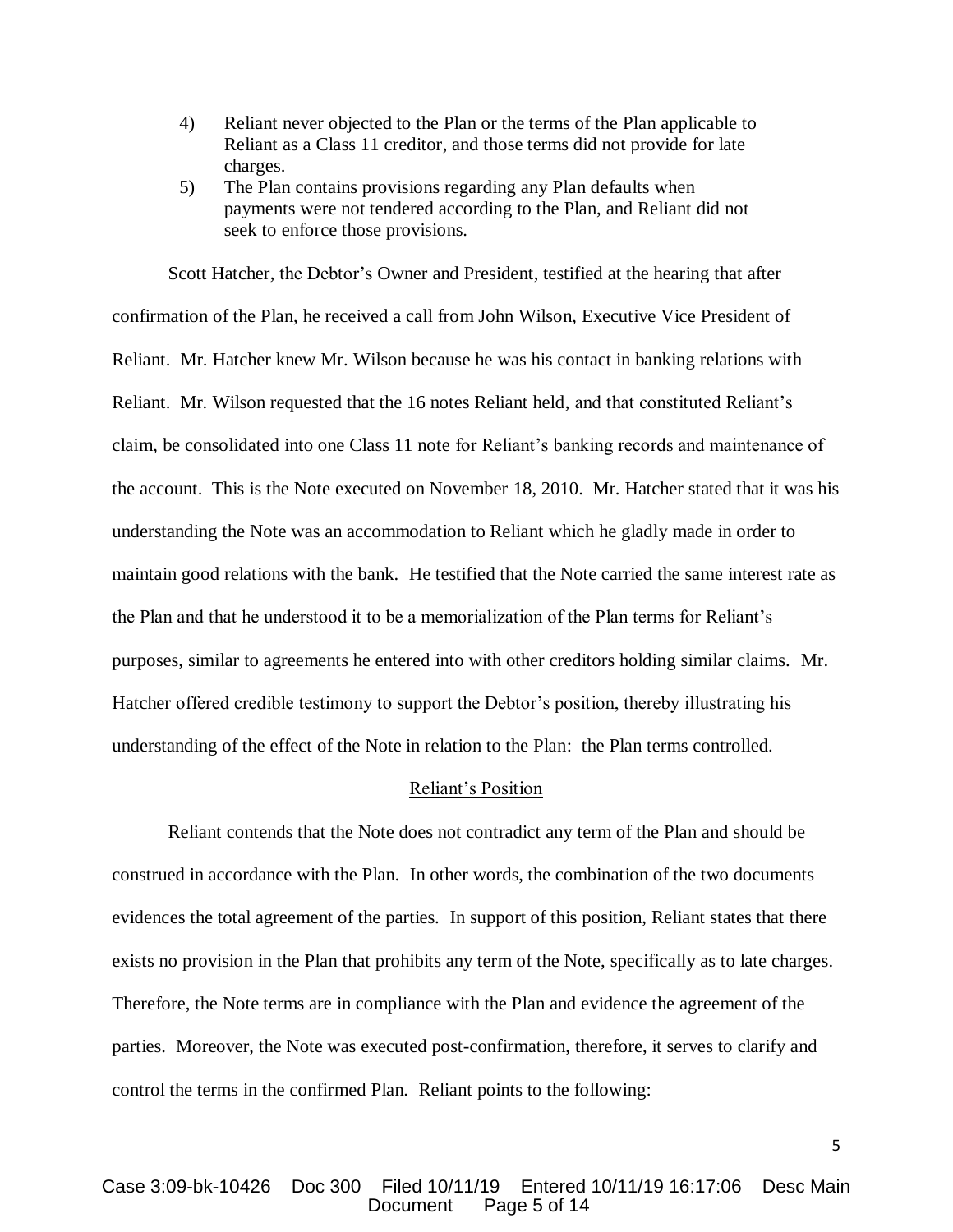- 1) The Note was not an "existing finance document" as described in the Plan because it was executed after the Plan was confirmed.
- 2) The Note contains three paragraphs  $-7$ , 8, and  $9$  that detail the terms applicable to late payments and resulting late fees.
- 3) The Plan does not prohibit the imposition of late fees on payments made according to the Plan, and the Note payments are such payments.
- 4) The late fee provision is enforceable as a loan amendment.

Reliant offered a Promissory Note between the Debtor and Textron Financial Corporation

dated December 1, 2010 in the amount of \$840,295.93 to support their contention that although

the Debtor did enter into notes with other creditors memorializing the Plan terms for the benefit

of the creditors' records, those notes did not contain a late fee provision like the Reliant Note and

therefore, Reliant cannot be grouped in with those creditors who were merely asking for a

record-keeping accommodation with their note.

Reliant also submitted five notices of late payment to assert that the Debtor was on notice

that payments were being made late and accruing delinquency charges. These notices were dated as follows:

| December 15, 2010 | Late charge balance: $N/A4$      |  |
|-------------------|----------------------------------|--|
| April 11, 2011    | Late charge balance: \$1,373.21  |  |
| December 23, 2011 | Late charge balance: \$13,732.10 |  |
| December 24, 2012 | Late charge balance: \$30,210.62 |  |
| November 20, 2018 | Late charge balance: \$41,196.30 |  |

Reliant offered no evidence at the hearing as to any communications between Reliant and

the Debtor,<sup>5</sup> or between Mr. Wilson and Mr. Hatcher, regarding the Note. On cross-examination,

Reliant inquired if Mr. Hatcher was aware of paragraph 7 of the Note regarding delinquency

 $\overline{a}$ 

<sup>4</sup> This invoice did not contain late charges assessed at the time of issuance, but like the others submitted, contained a statement regarding additional late charges. This one read: "ADD ADDITIONAL LATE CHARGE OF 1,373.21 IF NO PAYMENT IS RECEIVED BY 12/20/10 OUR RECORDS INDICATE THAT THE PAYMENT ON YOUR NOTE IS PAST DUE. LATE FEES SHOWN WILL BE ADDED TO YOUR TOTAL DUE AMOUNT AFTER THE DUE DATE. WE MAY REPORT INFORMATION ABOUT YOUR ACCOUNT TO CREDIT BUREAUS. LATE/MISSED PAYMENTS OR OTHER DEFAULTS ON YOUR ACCOUNT MAY BE REFLECTED IN YOUR CREDIT REPORT."

<sup>5</sup> With the exception of the invoices as noted.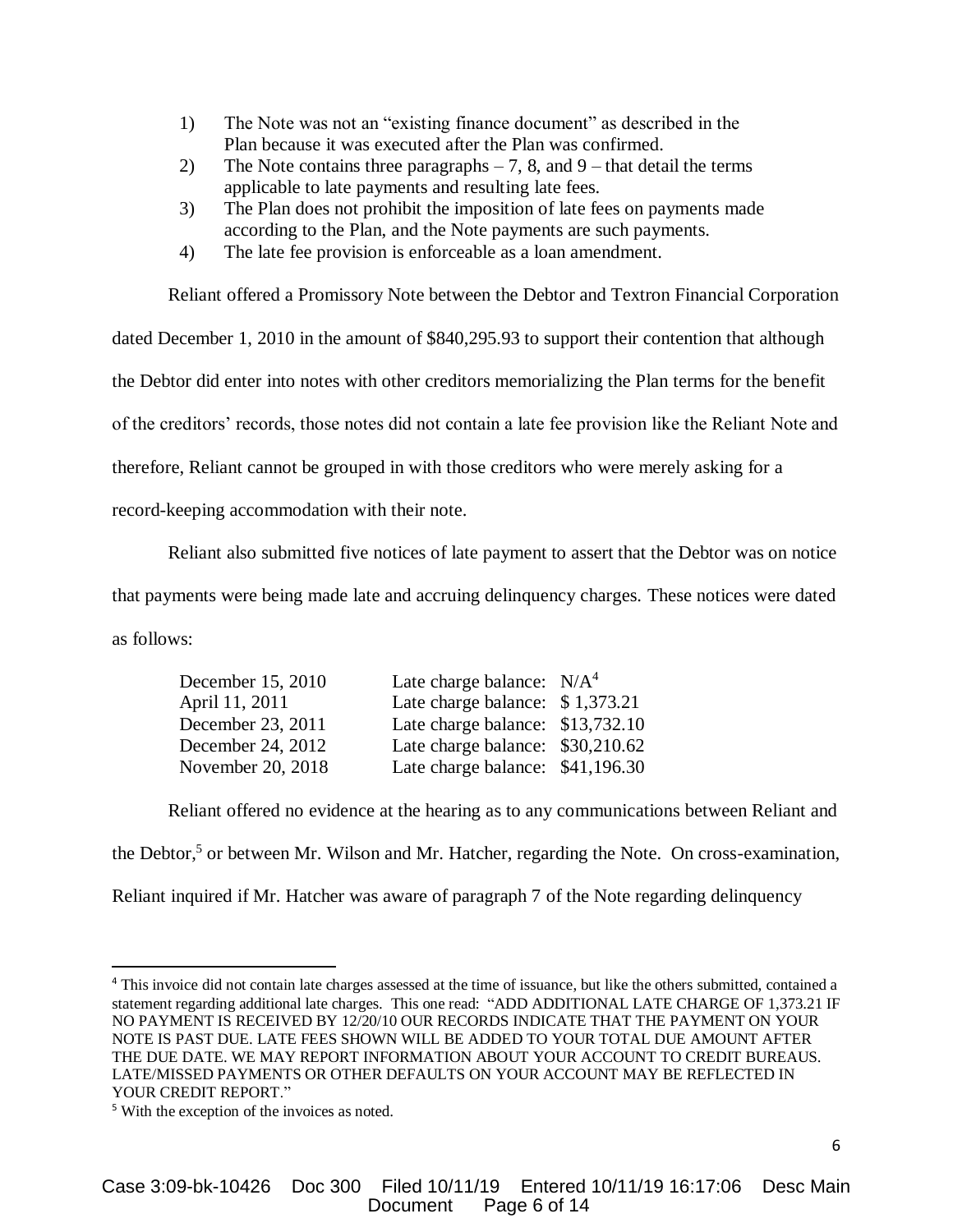charges. Mr. Hatcher's response indicated that he was aware, but he did not think it altered the Plan, just accommodated Reliant's procedures and maintained his favorable relationship with the bank.

### The Chapter 11 Plan, the Note, and Contract Interpretation

When a Chapter 11 plan is confirmed, it becomes a contract between the Debtor and its creditors, subject to state law contract principles of interpretation. *Conco,* 855 F.3d at 711, citing *Dow Corning*, 456 F.3d at 676. Under Tennessee contract law, "[t]he cardinal rule for interpretation of contracts is to ascertain the intention of the parties and give effect to that intention, consistent with legal principles." *Bob Pearsall Motors, Inc. v. Regal Chrysler-Plymouth, Inc*., 521 S.W.2d 578, 580 (Tenn. 1975). Tennessee contract law is premised on two basic principles: (1) contracts are to give effect to the intent of the contracting parties, and any interpretation should seek to do the same; s*ee Individual Healthcare Specialists, Inc. v BlueCross BlueShield of Tennessee, Inc.*, 566 S.W.3d 671 (Tenn. 2019); and (2) the sole objective of contract interpretation is to enforce the agreement between the parties as it was mutually understood at its inception; *see McNairy v. Thompson*, 33 Tenn. 141, 149 (1853) (citations omitted).

When determining the intent of the parties, the contract's terms are to be given their "ordinary meaning" in the absence of ambiguity. *Riverside Surgery Ctr., LLC v. Methodist Health Sys., Inc*., 182 S.W.3d 805, 811 (Tenn. Ct. App. 2005) (citing *Winfree v. Educators Credit Union*, 900 S.W.2d 285, 289 (Tenn. Ct. App. 1995).). "[O]rdinary meaning is that meaning which would have been derived from its words by reasonable persons dealing in the same situation as that of the contracting parties." *Moore v. Moore*, 603 S.W.2d 736, 739 (Tenn. Ct. App. 1980).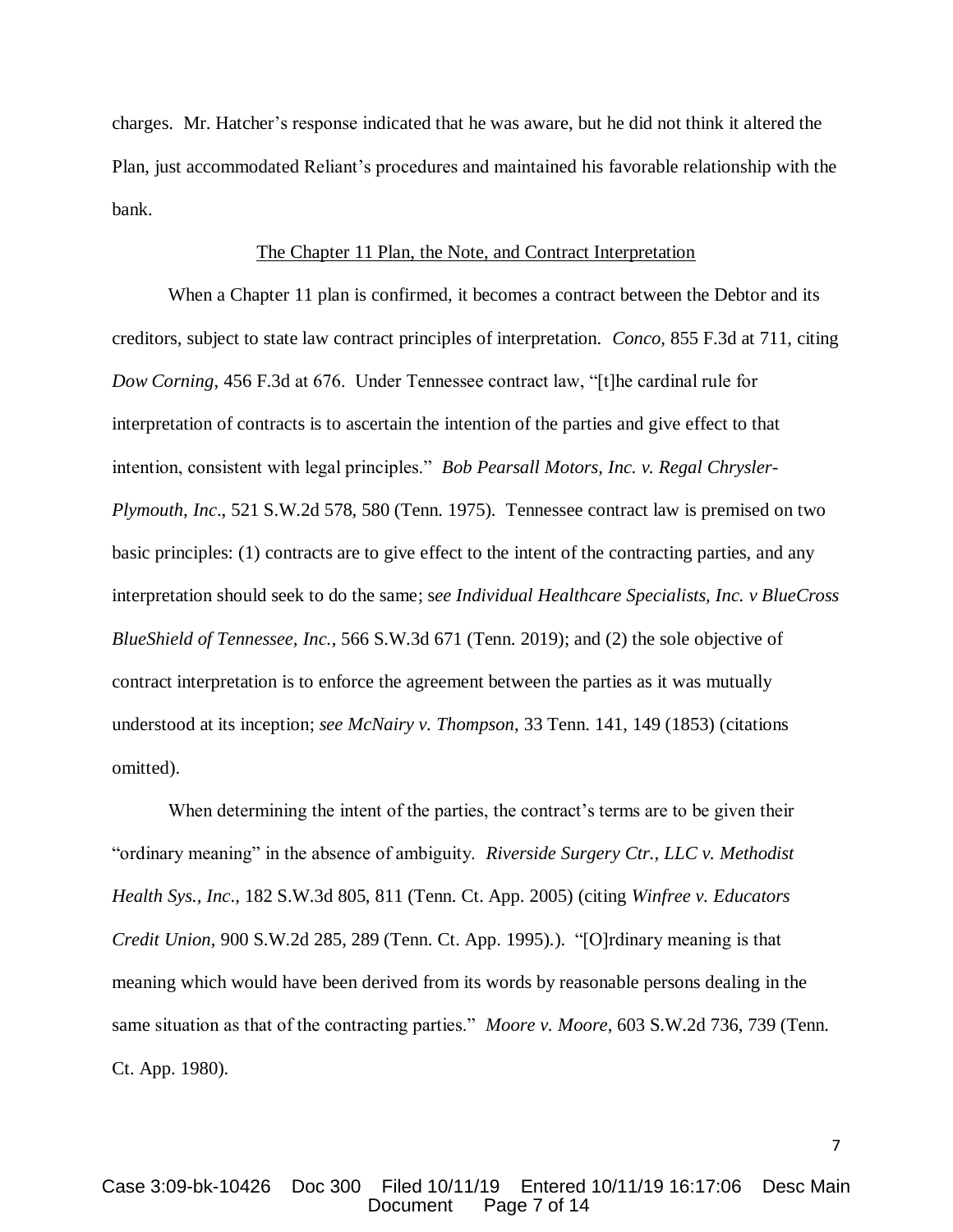The first consideration when interpreting the terms of a contract is to determine whether an ambiguity exists in the contract terms. *Planters Gin Co. v. Federal Compress & Warehouse Co.*, 78 S.W.3d 885 (Tenn. 2002). If the subject language is deemed ambiguous, the court must apply established rules of construction to determine the parties' intent. *Id.* Contractual language "is ambiguous only when it is of uncertain meaning and may fairly be understood in more ways than one." *Allstate Ins. Co. v. Watson*, 195 S.W.3d 609, 611 (Tenn. 2006) citing *Farmers– Peoples Bank v. Clemmer,* 519 S.W.2d 801, 805 (Tenn. 1975). A contractual term is ambiguous if it is reasonably subject to different or inconsistent interpretations, but the fact that parties to a contract interpret a provision differently does not render the contract ambiguous. *Burlison v. United States*, 533 F.3d 419, 429 (6th Cir. 2008), citing *Campora v. Ford,* 124 S.W.3d 624, 628 (Tenn. Ct. App. 2003).

The parties do not dispute that the Note is construed in conjunction with the Plan and does not modify the Plan. *Reliant Reply Brief*, ECF 295, pp. 1-2; *Debtor's Memorandum of Law in Support*, ECF 294, pp. 3-4. So what, then, is the purpose of the Note? What does "construed in conjunction with the Plan" mean?

Reliant asserts that "construed in conjunction with the Plan" means the Note modified the loan terms that are subject to payment under the Plan (i.e. the 16 loans constituting the Class 11 claim). The Debtor explained that the Note was merely an administrative accommodation to Reliant for the Plan payments by consolidating treatment of the 16 loans into one instrument for purposes of Reliant's accounting.

#### Plain Meaning or Ambiguity

The Debtor asserts that the Plan's silence on the issue of late fees does not create an ambiguity within the Plan subjecting it to Court analysis. In other words, nothing is left to

## Case 3:09-bk-10426 Doc 300 Filed 10/11/19 Entered 10/11/19 16:17:06 Desc Main Page 8 of 14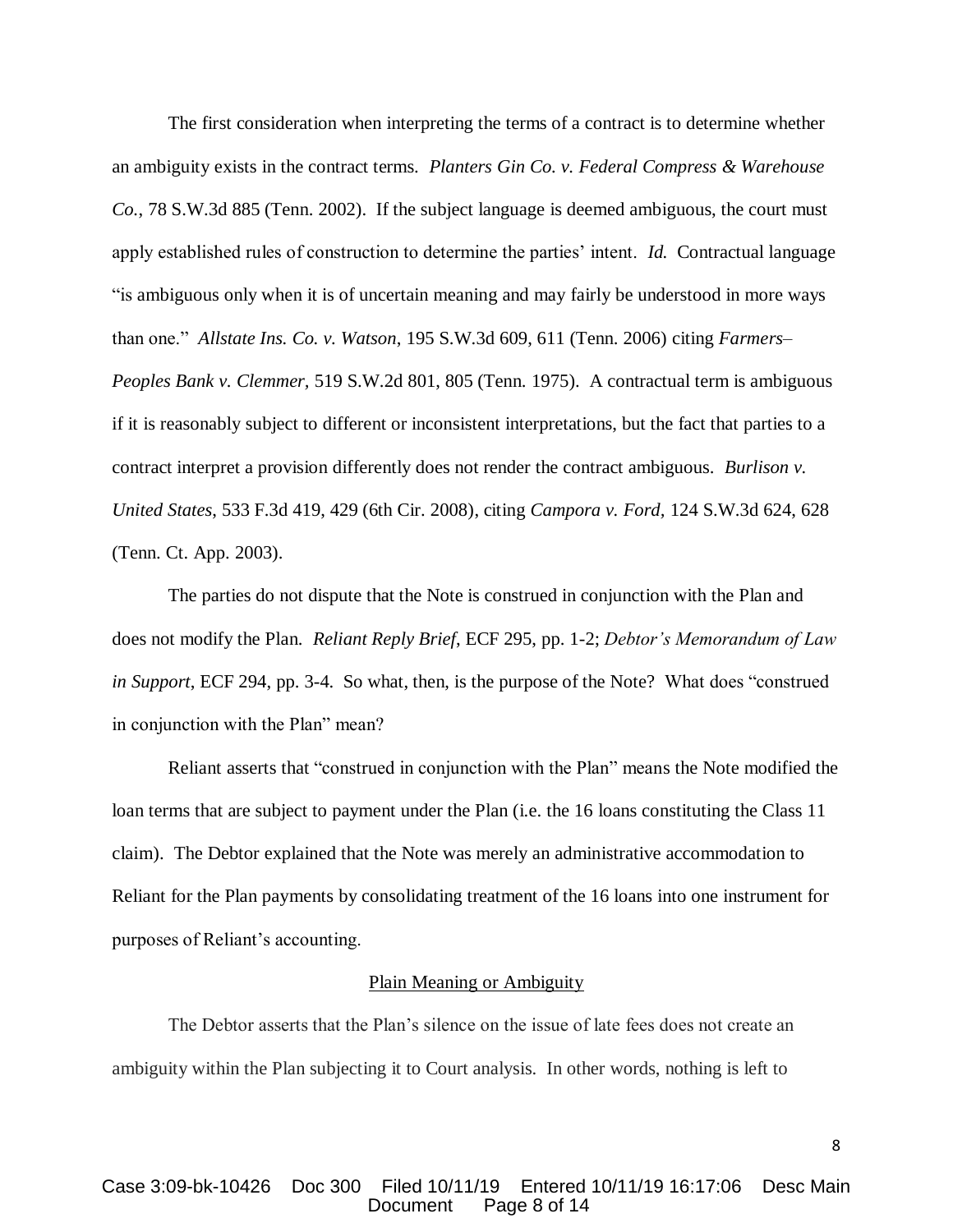question in the absence of terms providing for or prohibiting late fees. No mention of late fees means no late fees.

It is fundamental in bankruptcy law that a confirmed Chapter 11 plan is to be regarded as a contract. *In re UNR Industries, Inc.,* 212 B.R. 295, 301 (Bankr.N.D.Ill.1997). Where the words of a contract have a plain meaning, the court has no alternative but to interpret the plan in accordance with that plain meaning. 17A Am.Jur.2d, Contracts §§ 337, 359.

*Ohio Medical Instrument Co. v. Eagle–Picher Industries, Inc.* (*In re Eagle–Picher* 

*Industries, Inc.*), 270 B.R. 842, 844 (Bankr. S.D. Ohio 2001). The plain meaning of the Plan is not subject to interpretation because it is clear: there is no provision for late fees because none are to be assessed. Under Tennessee law, there is then no need for the Court to look outside the four corners of the Plan to ascertain the intent of the parties. The language of the Plan sets forth the unmistakable agreement: Reliant will not charge late fees for Plan payments made after the monthly due date.

Reliant maintains that the Plan's failure to address the assessment of late fees raises an ambiguity requiring the Court to look to the Note to clarify the parties' agreement. In other words, the terms of the Note clarify the parties' agreement without modifying the Plan because the Plan does not contain any provision that addresses late fees, or "any number of other provisions included in the [.] . . Note that the Debtor signed." *Reliant Brief in Support*, ECF 295, p. 2.

If this were an instance where silence created an ambiguity, a proper analysis to ascertain the intention of the parties must be gathered from the whole instrument taken in connection with the surrounding circumstances. *In re Pyramid Operating Auth., Inc.*, 144 B.R. 795, 812 (Bankr. W.D. Tenn. 1992) citing *Greyhound Lines, Inc. v. Sharpe,* 565 F. Supp. 419, 421 (E.D. Tenn. 1983). Here, the whole instrument is the Plan, with the surrounding circumstances including the

## Case 3:09-bk-10426 Doc 300 Filed 10/11/19 Entered 10/11/19 16:17:06 Desc Main Page 9 of 14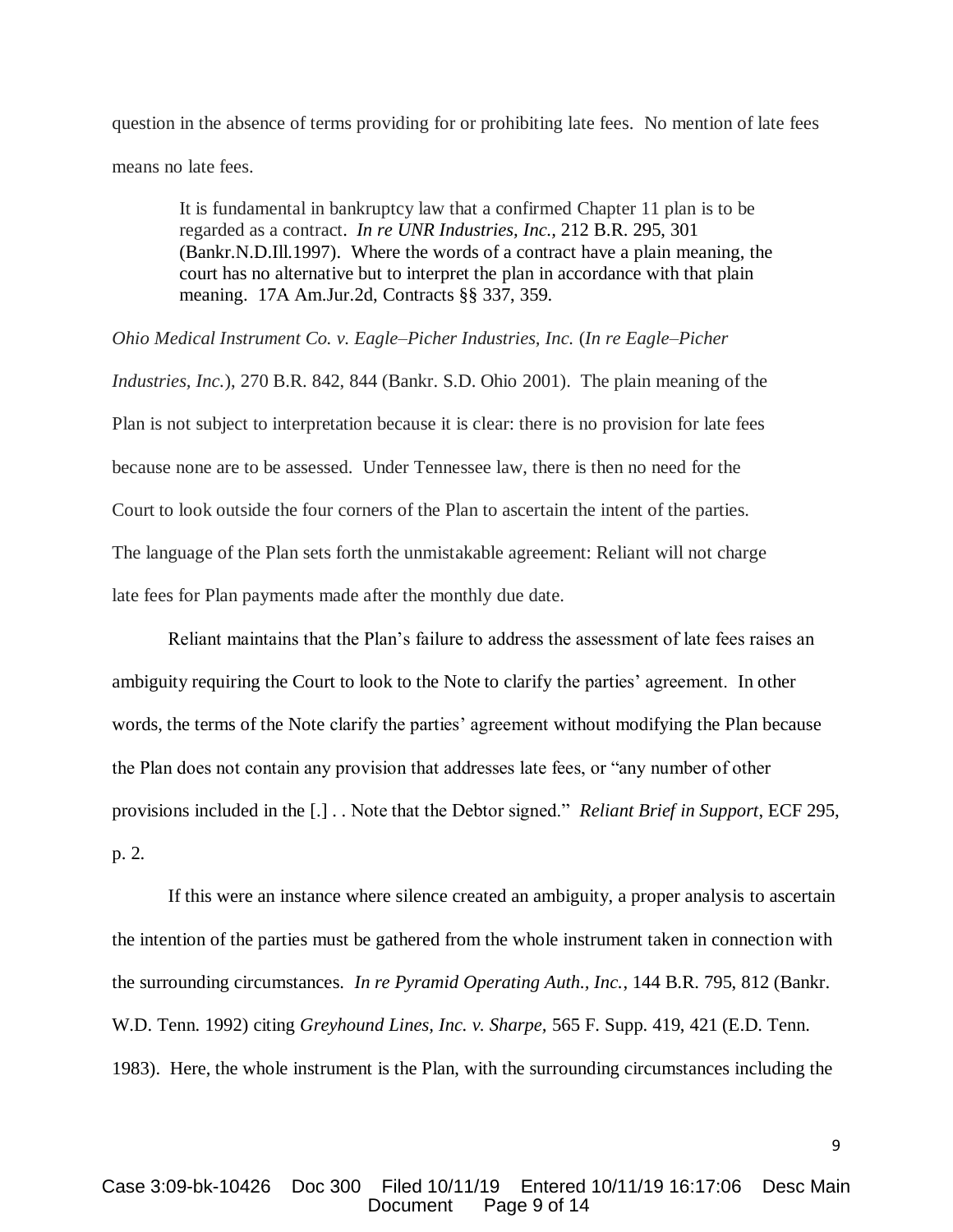Note, and the parties' performance and conduct throughout consummation of the Plan. This would give the Court insight into the parties' understanding of the Plan terms by their actions. The Court would have nine years of surrounding circumstances that include the performance and behavior of both parties during the payment period. An excellent indication of the parties' intentions.

The record indicates that the Debtor has never calculated late charges, or promised payment of late charges or, previous to this motion, refused to pay late charges when a demand was made. Throughout the nine years the Debtor has made payments to Reliant pursuant to the Plan, and the Debtor has never paid a late charge for the minimal number of times payments were tendered beyond the monthly due date.

Reliant did not object to the Plan, nor did it act in any way controversial to the plain language of the Plan. Reliant accepted those payments for nine years without once seeking to collect late fees. Reliant offered selected statements to indicate that the late charges were added to the Debtor's account. However, what Reliant did not show is that the late charges were ever made part of the amount due for the month following a month in which a late payment was made. In other words, Reliant credited the Debtor's account as if the late charges were not applicable in that subsequent payments were not first applied to account for late charges, pursuant to section 4 of the Note. No payments were applied to a balance that included late charges. All payments were applied pursuant to Plan terms. Reliant did not act under the terms of the Note, but under those in the confirmed Plan.

Therefore, no provision of the Note was ever implemented, indicating both parties understood that the Note was merely an instrument by which Reliant consolidated all 16 previous notes in order for proper application of Plan payments to the total amount due on Reliant's claim.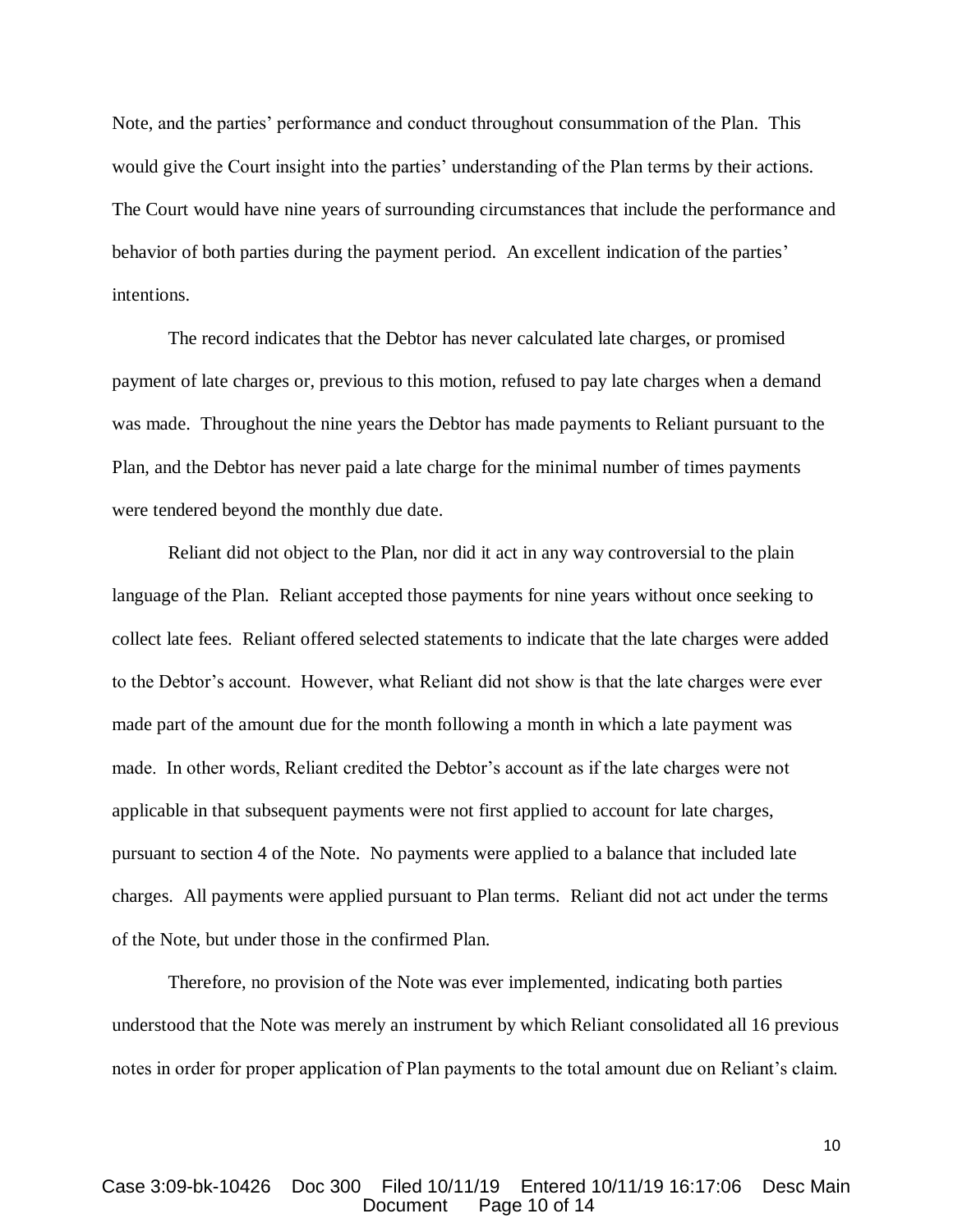Thus, if there were an ambiguity in the Plan language, the analysis would favor the Debtor's position.

### The Timing of the Note

Reliant also argues that the post-confirmation timing of the Note favors a ruling that the Note terms control. This argument fails on two levels: (1) a change in payment terms would constitute a plan modification, and no such action was brought before the Court for required approval; and (2) the effective date was after the Note was executed.

#### (1) Plan Modification

Significant reasons exist for the more involved procedures required to modify terms of a

confirmed Chapter 11 plan. Paramount is that confirmation of a Chapter 11 plan establishes a

new contractual agreement between the debtor and all other parties*. In re Burnsbrooke* 

*Apartments of Athens, Ltd.*, 151 B.R. 455, 457 (Bankr. S.D. Ohio 1992); 11 U.S.C. § 1127(a) and

(b). Most notable here is the lack of disclosure and formal requirements for post-confirmation modification.

Modification of a confirmed Chapter 11 plan is governed by 11 U.S.C. § 1127(b) which provides:

(b) The proponent of a plan or the reorganized debtor may modify such plan at any time after confirmation of such plan and before substantial consummation of such plan, but may not modify such plan so that such plan as modified fails to meet the requirements of sections 1122 and 1123 of this title.... Such plan as modified under this subsection becomes the plan only if circumstances warrant such modification and the court, after notice and a hearing, confirms such plan as modified, under section 1129 of this title....

*Burnsbrooke Apartments*, 151 B.R. at 456–57.

Neither the Debtor nor Reliant sought to implement the proper path to a modification of

the Plan. No motion, no disclosures, and no hearing was held to consider changing the terms of

the Plan as they relate to Reliant. No facts support this contention and no law upholds it.

Therefore, the Note cannot and does not act as a modification of the Plan.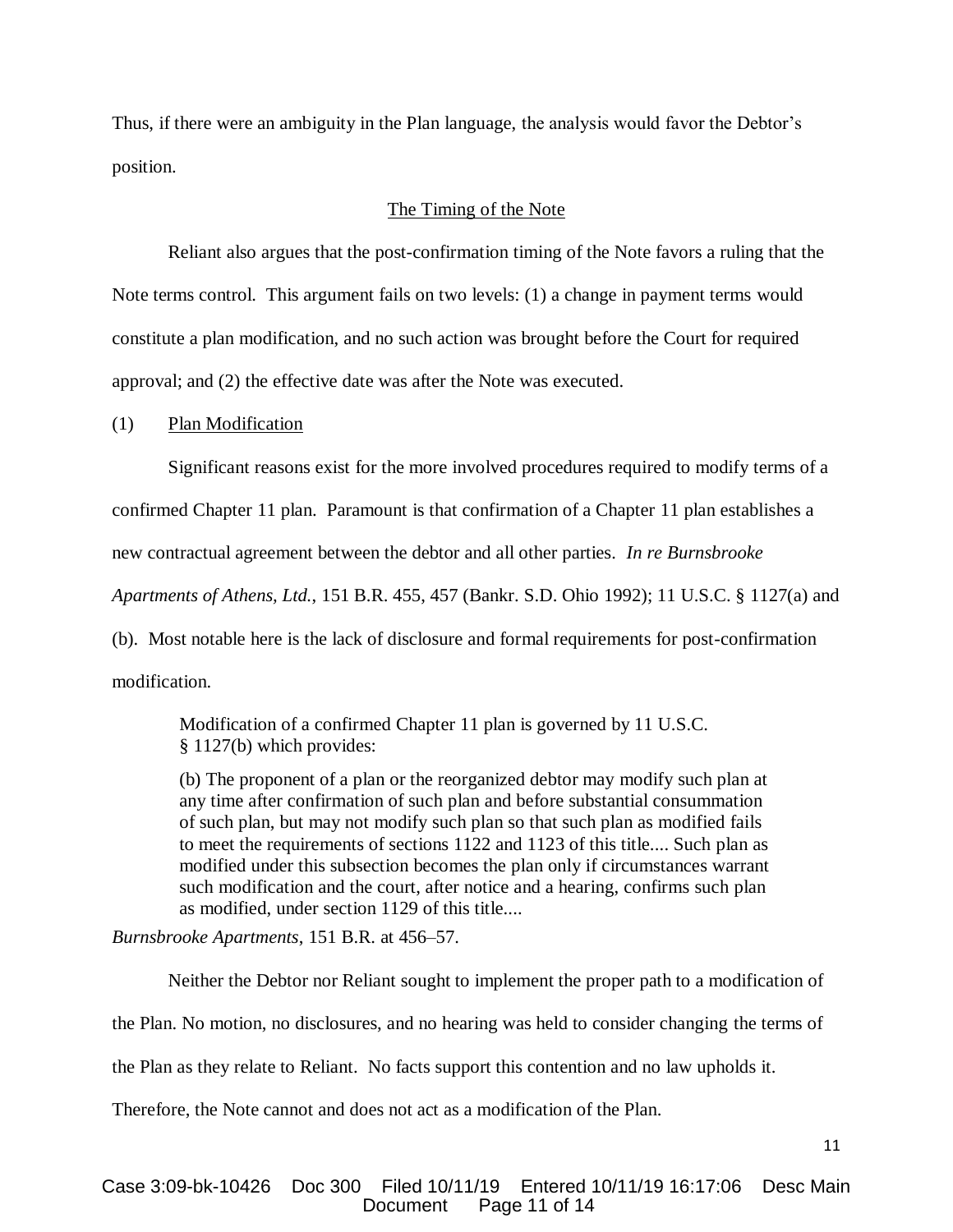### (2) Effective Date

Reliant also argues that the Note is not subject to modification by the Plan terms because the Note was not an "existing finance document" when the Plan was confirmed. *Debtor's Amended and Restated Plan of Reorganization Dated August 3, 2010*, ECF 290-3 at p. 3. This argument is misplaced in that it completely ignores the timing and effect of the effective date on the Plan provisions.

The Code does not provide a definition of "effective date." Ballentine's Law Dictionary defines "effective date" as the date when "a code of laws, a constitution, or a single statute or constitutional amendment becomes binding as law." Thus, the date upon which a contract becomes operative is its effective date. Before this date, the contract has not yet taken effect and is therefore not in operation.

The parties do not dispute the meaning of "effective date." The Plan at issue includes "effective date of the plan" in its definitions section, but only defines it as "the later of (i) the first business day of the second full month following the Confirmation, or (ii) the first business day after an appeal of an order confirming this Plan has become final unappealable." *Id.* at p. 2. Note that this definition does not explain *what* becomes effective on that date and thus *what is not* in effect before that date.

If the entire Plan is ineffective until the effective date, then the provision in Class 11 that "[a]ny terms of the existing finance documents evidencing this Allowed Claim which may conflict with the terms of the Plan shall be deemed modified by the Terms of the Plan" was not operative until the effective date. If this is true, the November promissory note would have been an "existing finance document" when the Plan took effect in December subject to modification by the confirmed Plan terms.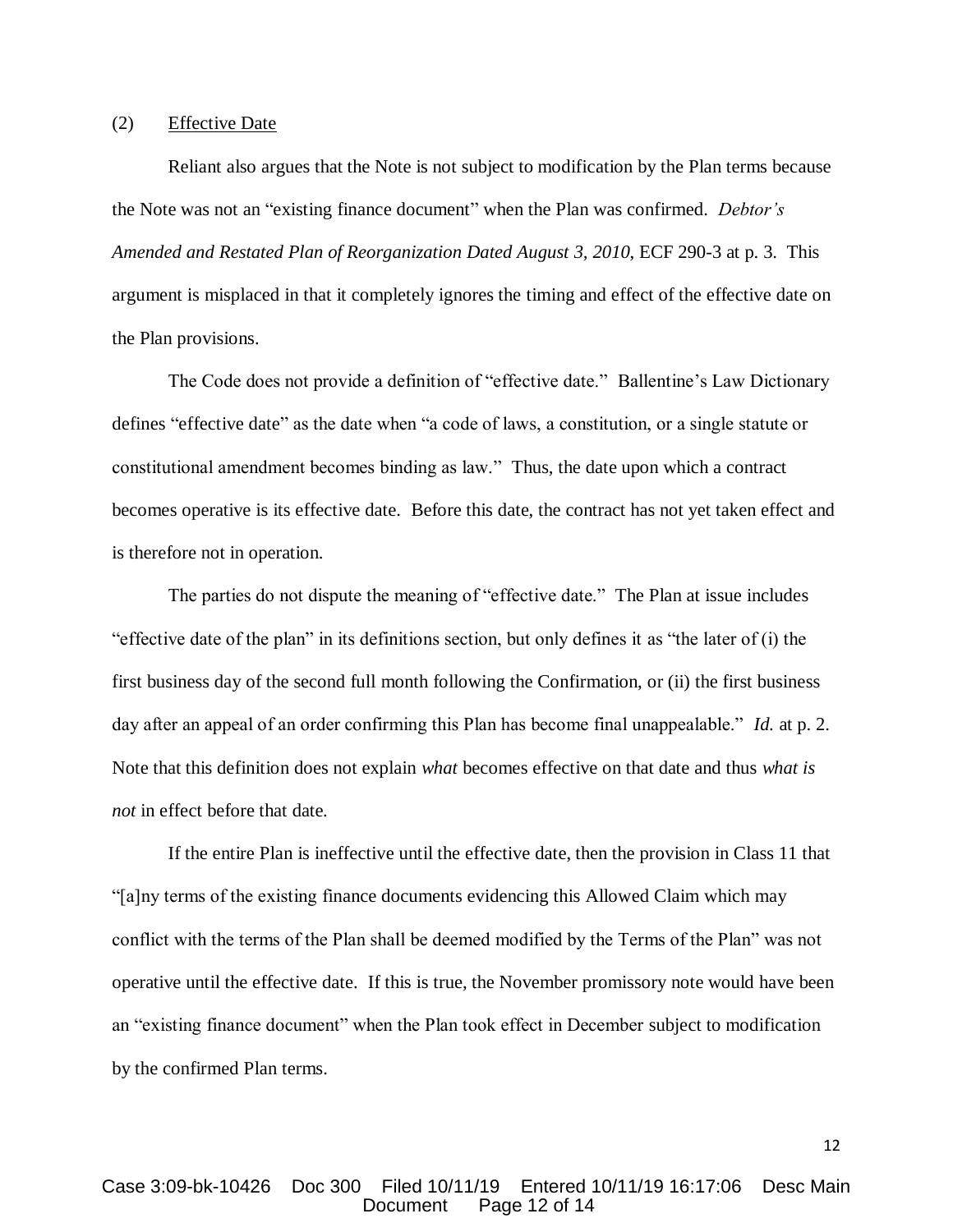If, however, the Plan was in effect immediately upon confirmation, then the promissory note would not have been an "existing finance document" when the Plan took effect—it would have to be a plan modification in order to control, which it has already been determined it is not.

As noted above, "'[e]ffective' in common parlance means 'ready for service or action; to effect.' 'Effect' in turn means 'a quality or state of being operative.'" *In re Musil*, 99 B.R. 448, 450 (Bankr. D. Kan. 1988) (citing Webster's New Collegiate Dictionary (1975)). The *Musil*  court continued to explain that the effective date of a plan cannot logically exist before the date that the plan was filed. *Musil*, 99 B.R. at 450. In other words, a Plan cannot take effect before it exists. Case law supports this theory. *See Collins v. Tennessee Dep't of Rev. (In re Faye Foods, Inc.)*, 766 F. App'x 204, 211 (6th Cir. 2019); *In re Potomac Iron Works, Inc.*, 217 B.R. 170, 172 (Bankr. D. Md. 1997). Further, the Sixth Circuit recently recognized that the effective date of a plan "is commonly understood as the date on which the plan goes into effect, which means the debtor starts implementing the plan and making payments to creditors." *Faye Foods*, 766 F. App'x at 211.

It is worth noting that while most discussions regarding the effective date of a Chapter 11 Plan seem to revolve around the commencement of payments by the Debtor, they all also tend to include some sort of remark regarding "other provisions" of a plan. For instance, Weintraub and Crames note that the effective date signals the "commencement of the operation of [a plan's] provisions." Benjamin Weintraub & Michael J. Crames, *Defining Consummation, Effective Date of Plan of Reorganization and Retention of Postconfirmation Jurisdiction: Suggested Amendments to Bankruptcy Code and Bankruptcy Rules,* 64 AM. BANKR. L.J. 245, 277 (1990). Thus, the effective date of a Chapter 11 Plan signifies both the commencement of payment—